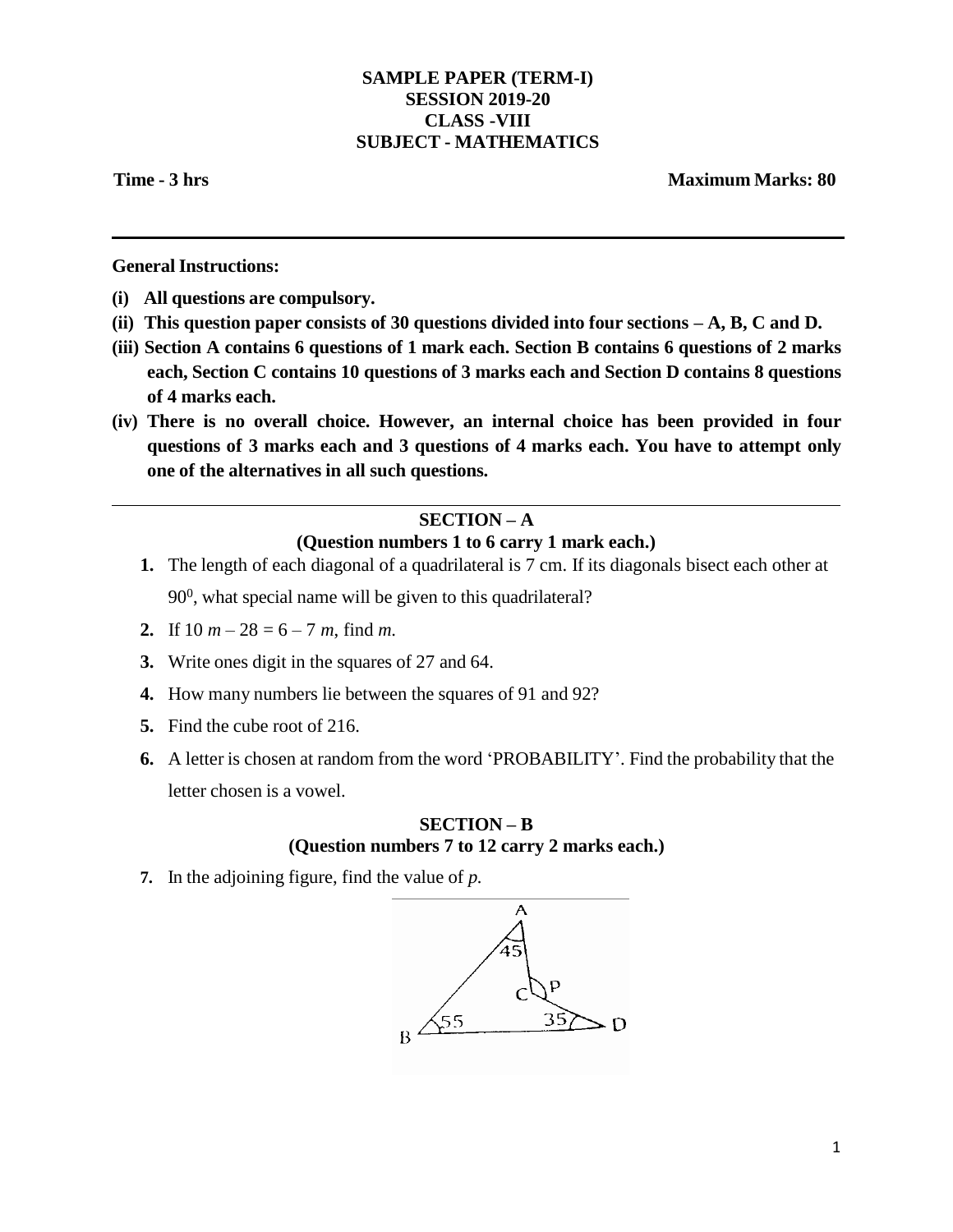**8.** Solve the equation and find the value of *x*.

 $5(x-13) = 10x - (2x + 5)$ 

- **9.** Multiply the additive inverse of  $\frac{-3}{2}$  with the multiplicative inverse of  $\frac{6}{2}$ 7 49
- **10.** Using prime factorization, find  $\sqrt[3]{175616}$
- **11.** Prime numbers between 1 and 25 are written on identical slips and put in a box and mixed up. If a slip is drawn at random, find the probability of getting an odd number.
- **12.** The area of a square is equal to the area of rectangle whose length is 7.26 m and breadth is 6 m. Find each side of the square.

## **SECTION – C (Question numbers 13 to 22 carry 3 marks each.)**

- **13.** Construct a parallelogram ABCD in which  $AB = 6$  cm,  $BC = 4.5$  cm and diagonal  $AC =$ 6.8 cm.
- **14.** Find the square root of 289 by repeated subtraction.

**15.** How many kg of basmati rice worth  $\Box$  96 per kg should be mixed with 15 kg of basmati rice worth  $\Box$  80 per kg to obtain a mixture costing  $\Box$  90 per kg?

#### **OR**

In a bus  $(2x + 5)$  passengers bought  $\Box$  5tickets and  $(3x - 2)$  bought  $\Box$  15tickets. If the

bus was 48 seater and was just full, find the number of passengers for each category.

- **16.** In the following figure, the diagonals of a parallelogram ABCD intersect each other at O. X and Y are the points on the opposite sides of the parallelogram such that XY passes through O. Give reasons for each of the following. D
	- a.  $OB = OD$
	- b.  $\angle$ BOY= $\angle$ DOX
	- c.  $\angle$  OBY =  $\angle$  ODX
- **17.** Find the smallest number by which 9408 must be divided so that the quotient is a perfect square. Also find the square root of the quotient.

**18.** Construct a square PQRS whose diagonal is 6 cm.

#### **OR**

Construct a rhombus whose diagonals are 3 cm and 4 cm.

1 **19.** Maria invested  $\Box$  7 lakhs in the beginning of a business. After one year, her loss was 2 2 15

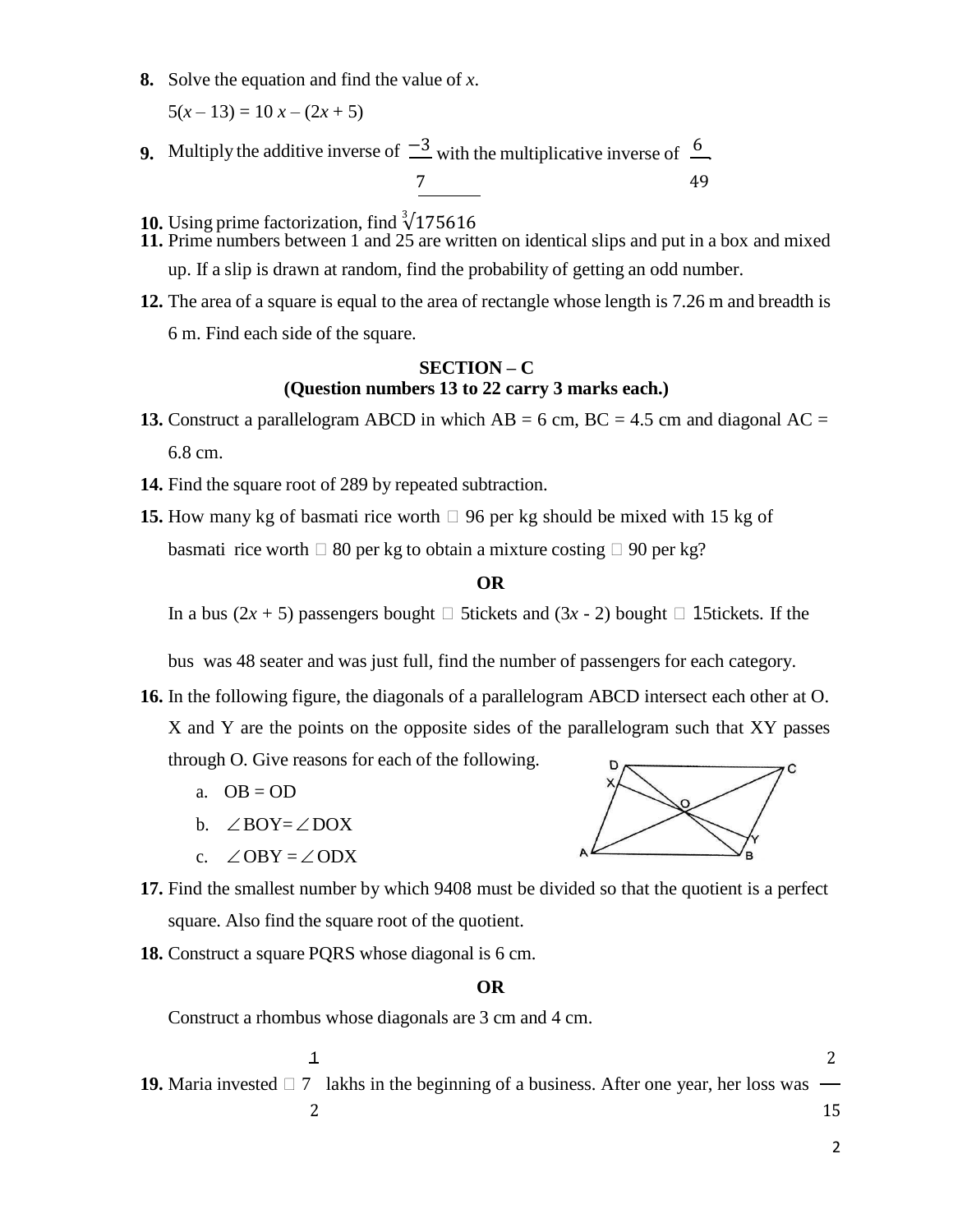of the investment. How much money or capital is left in her business?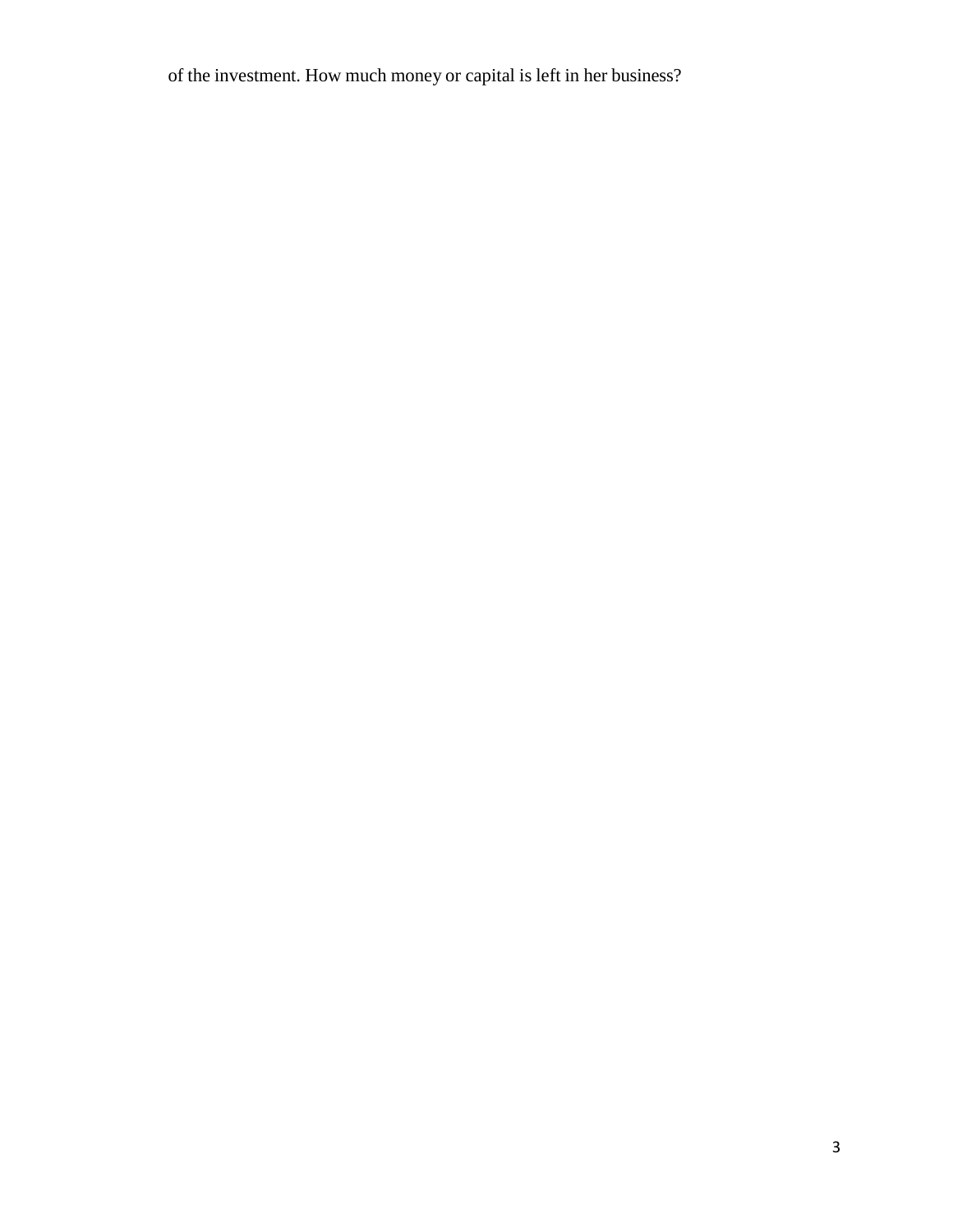**20.** 180 people were surveyed to know which brand of perfume they like to use and recorded data was as follows:

| <b>Brand</b>     | <b>Brand A</b> | <b>Brand B</b> | <b>Brand C</b> | <b>Brand D</b> |
|------------------|----------------|----------------|----------------|----------------|
| Number of people | າາ<br>ے ر      | 36             |                | 70             |

Draw a pie chart using this data.

### **OR**

Paresh has planted four varieties of plants and trees in his garden. He planted 40 rose plants, 30 sunflower plants, 20 gulmohar trees, and 10 dahlia plants. Draw a pie chart to represent this data.

- **21.** The length of a rectangle exceeds its width by 2 m. If its perimeter is 20 m, find its dimensions and its area.
- **22.** The three angles of a quadrilateral are in the ratio 2:5:4 respectively. If the sum of these angles is 77°. Find all the angles of quadrilateral.

#### **OR**

ABCD is a rhombus whose diagonals AC and BD intersect at O. If  $AB = 10$  cm, diagonal  $BD = 16$  cm, find the length of diagonal AC.

#### **SECTION – D (Question numbers 23 to 30 carry 4 marks each.)**

**23.** Construct a kite PQRS where  $PS = 4$  cm,  $QS = 8$  cm and  $SR = 6$  cm.

#### **OR**

Construct a quadrilateral PQRS in which PQ = 3 cm, QR = 4 cm,  $\angle P = 120^{\circ}$ ,  $\angle R = 90^{\circ}$ and  $\angle S = 60^\circ$ .

**24.** Write the value of each of the following:



**25.** In a rhombus ABCD, AC=AB. State the measures of  $\angle$ D and  $\angle$ BAD. 343